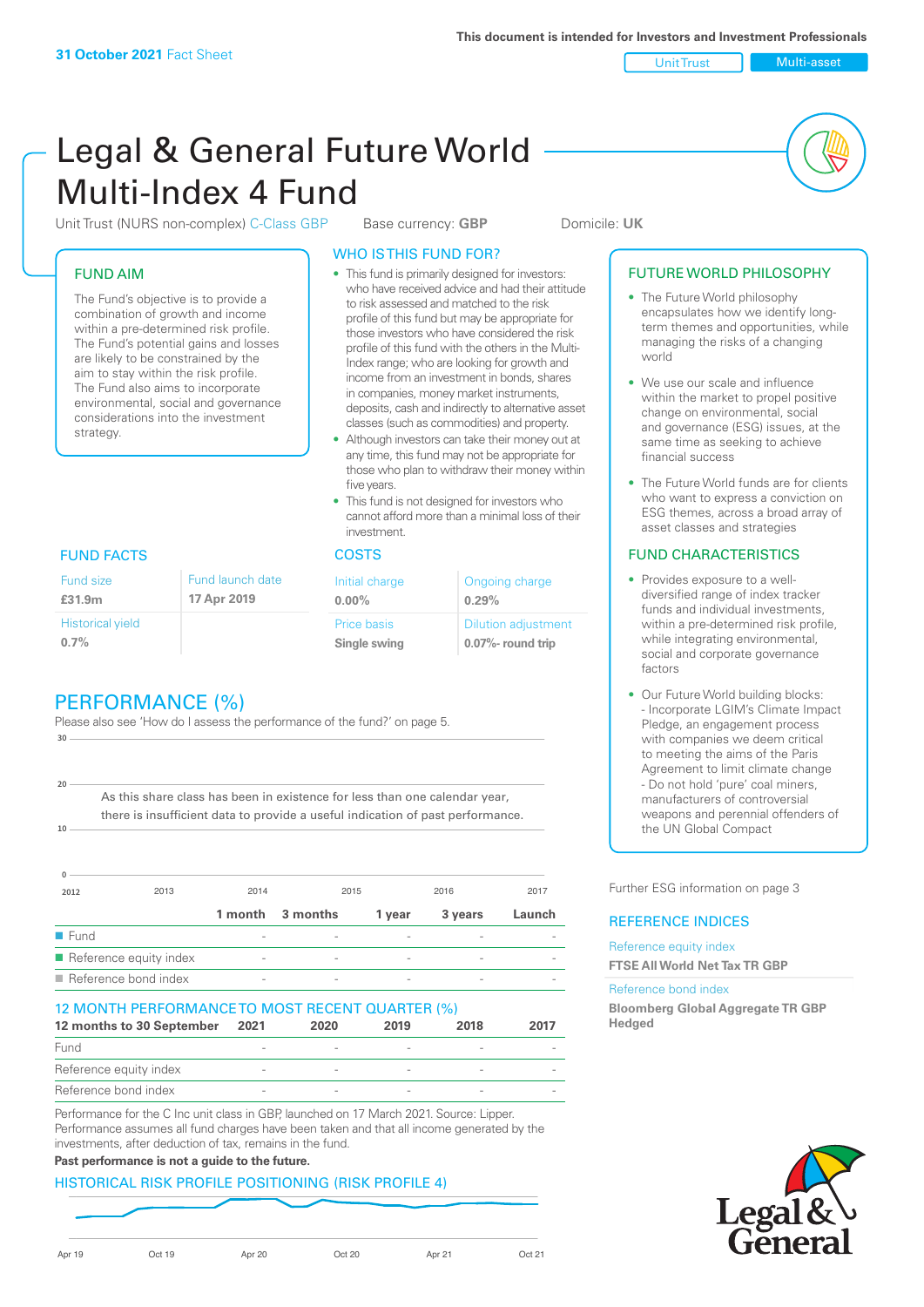Unit Trust (NURS non-complex) C-Class GBP

### PORTFOLIO BREAKDOWN

All data source LGIM unless otherwise stated. Totals may not sum due to rounding.





### FUND MANAGERS

The fund managers have responsibility for managing the multi-index fund range. They are part of the Multi-Asset Funds (MAF) team in LGIM. This team focuses on designing and managing multi-asset funds that are tailored to match the specific objectives of various client types. The team sits within a wider Asset Allocation team which combines both depth of experience with a broad range of expertise from different fields, including fund management, investment consulting and risk management roles.

\*these holdings include allocations to quasi-sovereign bonds.

### TOP 10 HOLDINGS (%)

| L&G FW ESG Developed Equity Index Fund                    | 19.8 |
|-----------------------------------------------------------|------|
| L&G FW ESG UK Equity Index Fund                           | 9.5  |
| Cash                                                      | 8.3  |
| <b>L&amp;G UK ESG Corporate Bonds ETF</b>                 | 7.0  |
| L&G All Stocks Gilt Index Trust                           | 5.5  |
| L&G Future World Global Credit Fund                       | 5.0  |
| L&G ESG Emerging Markets Government Bond (USD) Index Fund | 4.5  |
| L&G Global Inflation Linked Bond Index Fund               | 4.0  |
| L&G Japan Equity UCITS ETF                                | 3.8  |
| L&G ESG GBP Corporate Bond 0-5Y ETF                       | 3.0  |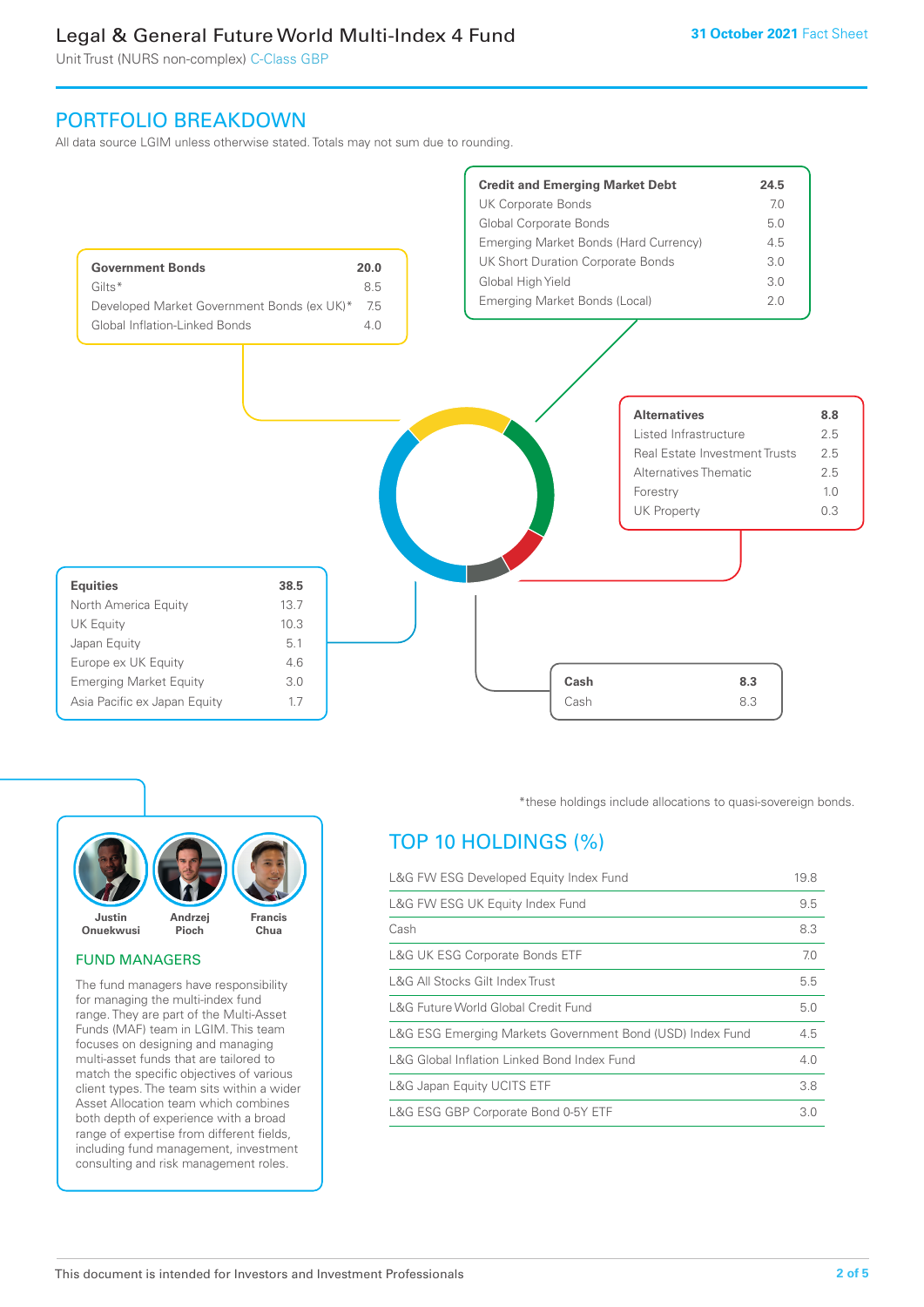Unit Trust (NURS non-complex) C-Class GBP

**55**

ESG score of comparator

## ESG COMMITMENT

From diesel emissions to oil spills, there have been many tangible examples in recent years of how failures in the way companies are run can have a harmful impact on the environment, society and investor returns. We believe responsible investing can mitigate the risk of such outcomes and has the potential to improve returns through the integration of environmental, social and governance (ESG) considerations, active ownership and longterm thematic analysis.

### ESG SCORE

We score companies based on environmental, social and governance factors. The ESG Score is aligned to our engagement and voting activities. As a result, this portfolio has an aggregate ESG Score of **59** versus a mainstream comparator of **55**.

ESG scores and carbon metrics are calculated for the portion of the portfolio that invests in LGIM's Future World funds.



### ENVIRONMENTAL PERFORMANCE

**/100 /100**

Carbon dioxide (CO2) is the most significant contributor to greenhouse gas emissions which are driving climate change. Compared to the unadjusted comparator, the fund will have a different exposure to current and future sources of carbon dioxide emissions.



**59**

ESG score of fund

### CARBON RESERVES INTENSITY

Carbon reserves are fossil fuels (coal, oil and gas) which, if burnt, will become the carbon emissions of the future. To meet global climate change targets, the unabated use of fossil fuels is expected to decline over time.

The figures below are a measure of the size of carbon reserves held by the fund's underlying companies.

**80%** Lower carbon reserves intensity than the unadjusted comparator



Tonnes of CO<sub>2</sub>e<sup>i</sup> per \$1 million **of enterprise value including cash (EVIC)**

The fund has 80% lower carbon reserves intensity<sup>ii</sup> compared to the unadjusted comparator.

The difference in carbon reserves intensity means that for every \$1 million invested in the fund, the exposure to carbon reserves through the underlying companies is reduced by an amount equivalent to **1838 tonnes of CO<sub>2</sub>e** compared to having invested in the unadjusted comparator.



**48%** Lower carbon footprint than the unadjusted comparator

## CARBON FOOTPRINT

Following the global Paris Agreement on climate change, companies in all sectors are expected to reduce their emissions to prepare and adapt for a low-carbon economy.



**Tonnes of CO2 e per \$1 million of EVIC**

The fund has **48%** lower carbon footprint compared to the unadjusted comparator. Carbon footprint describes the relationship between the carbon emissions of a company and its EVIC<sup>ii</sup>.

The difference in carbon footprint means that the fund has selected companies where, for the same level of EVIC, the associated emissions<sup>iv</sup> are lower by **31 tonnes of CO<sub>2</sub>e** compared to the unadjusted comparator<sup>v</sup>.



For further information please go to www.lgim.com/esginfo Ø

**The comparator for this fund is a bespoke asset-weighted blend\* of Solactive market-capitalisation indices in equities and credit. \*The blend will evolve over time in line with the actual asset allocation of the multi-asset fund.**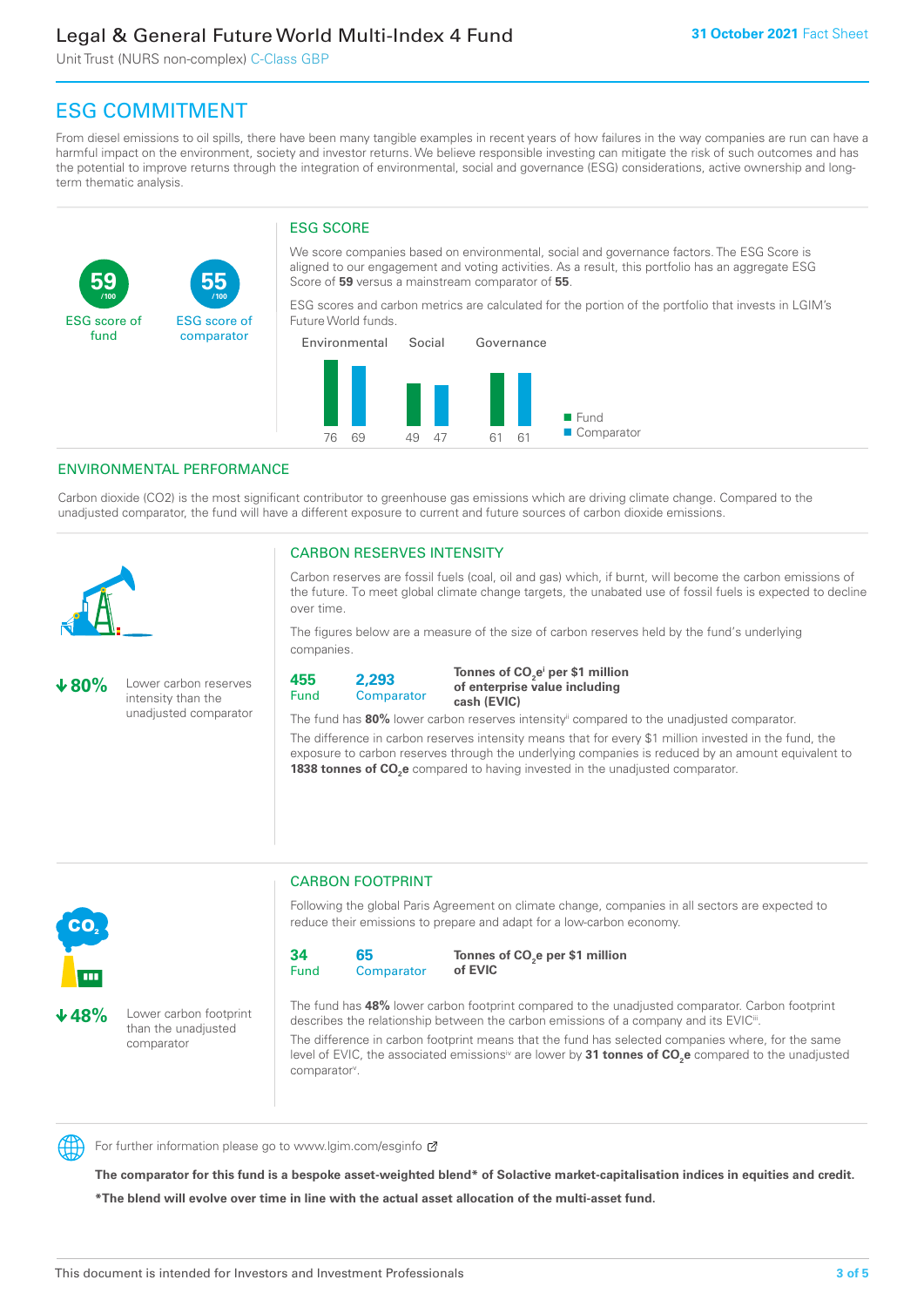Unit Trust (NURS non-complex) C-Class GBP

### **NOTES**

 $^\mathrm{i}$  Carbon dioxide equivalent (CO<sub>2</sub>e) is a standard unit to compare the emissions of different greenhouse gases.

ii This metric looks at the embedded carbon in the fossil fuel reserves owned by a company, divided by a company's enterprise value (including cash), to adjust for company size. This represents a carbon reserves intensity score for a company.

iii The choice of this metric follows best practice recommendations from the **Task Force on Climate-related Financial Disclosures.**

iv Data on carbon emissions from a company's operations and purchased energy is used.

v This measure is the result of differences in the weights of companies between the index or the fund and the comparator, and does not depend on the amount invested in the fund. It describes the relative 'carbon efficiency' of different companies in the comparator (i.e. how much carbon was emitted per unit of sales) or in the fund, not the contribution of an individual investor in financing carbon emissions.

#### **Third Party Disclaimers and Information**

Unless otherwise indicated all data contained in this factsheet is sourced from Legal & General Investment Management Limited. Where this document contains third party data ("Third Party Data"), we cannot guarantee the accuracy, completeness or reliability of such Third Party Data and accept no responsibility or liability whatsoever in respect of such Third Party Data, or in respect of any loss or damage suffered by you, your client or any other party arising in connection with either the provision of Third Party Data or any inaccuracies, errors or omissions, regardless of cause in any Third Party Data.

Where we use third party data within this document, it is never used directly and instead it forms the basis of our own calculations; we do so under licence and with the providers' legal permission.

While all reasonable endeavours are taken to ensure the data provided is accurate, it is important to note that the data providers assume no responsibility for errors or omissions and cannot be held liable for damage arising from our use of their data within our calculations. Information is for recipients' internal use only.

Source: HSBC© HSBC 2021.

Powered by Refinitiv Information.

Powered by Sustainalytics 2021.

Source: ISS.